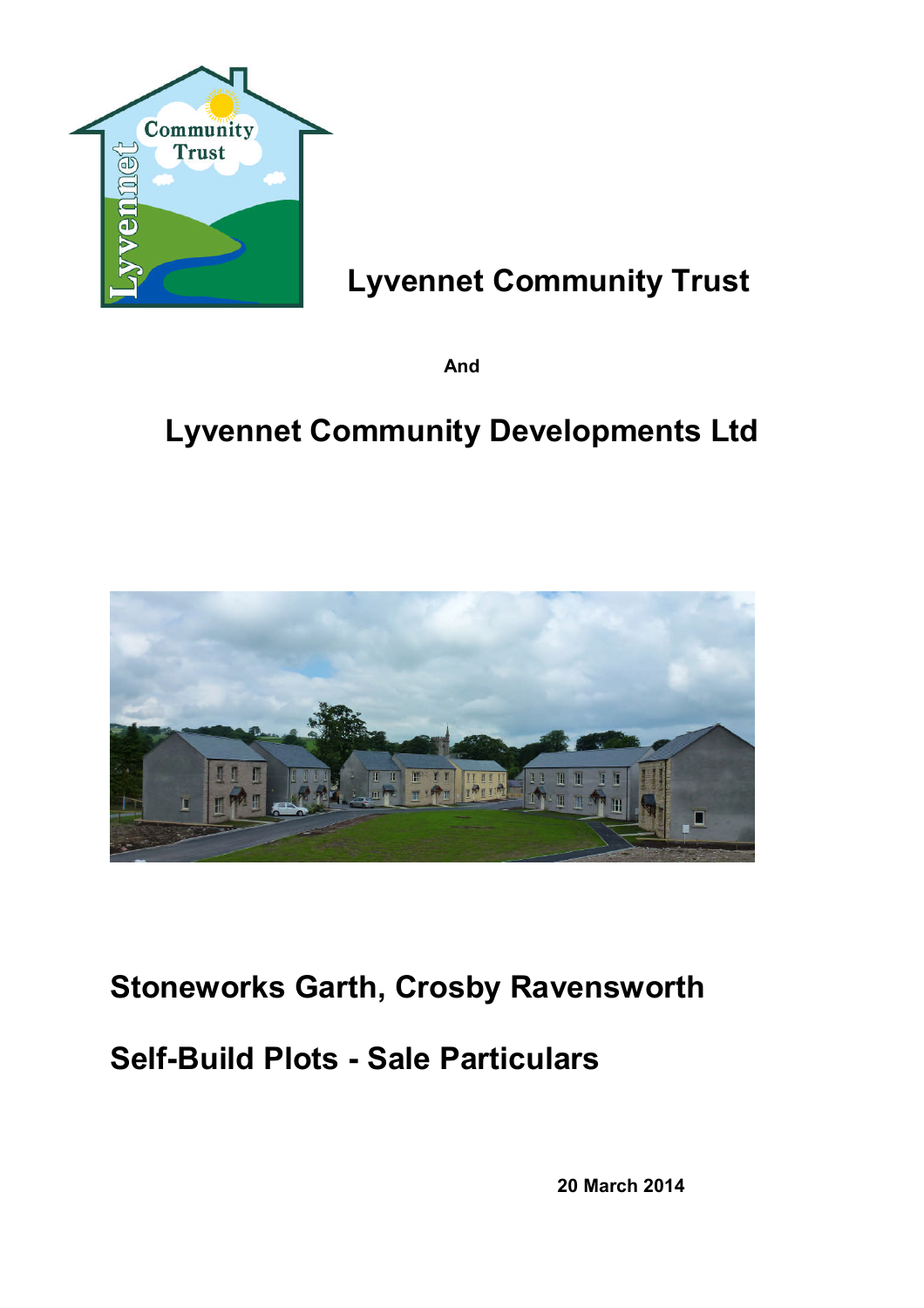# **Contents**

Lyvennet Community Trust

Lyvennet Community Developments

Scheme background

Local Occupancy Criteria

Title Conditions

Planning status

Current planning

Planning conditions

Applications to amend

Plot Details

Road adoption

Valuations

Service strips

Shared access arrangements

Ground conditions

Purchase arrangements

Contact details

**LCT** 

LCT Solicitor

Planning Authority

Architect

Engineer

Builder

Appendices

Overall site layout

Individual plot details

Planning documents

Local Occupancy Criteria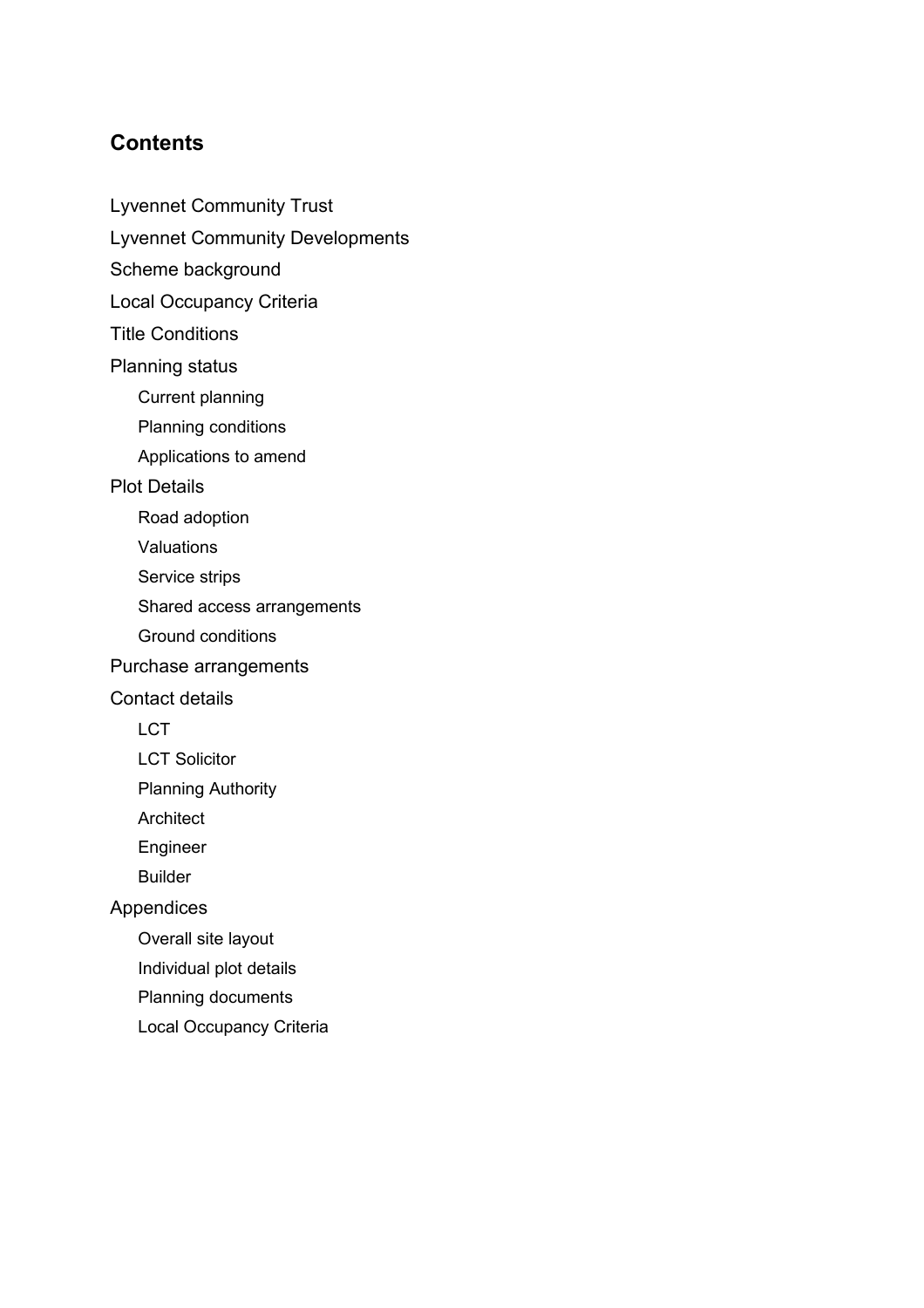# **Lyvennet Community Trust**

**The Lyvennet Community Trust** (LCT) is a Community Land Trust established as a company limited by guarantee and as a registered charity to provide affordable and local occupancy housing for the benefit primarily of the parishes of Crosby Ravensworth and Kings Meaburn, extending also to the wider areas of neighbouring parishes and then the district of Eden District Council, depending upon demand.



The Articles of Association are available on request or via the LCT website.

Lyvennet Community Trust Company Registration: 6996964 Registered; 20<sup>th</sup> August 2009

Charity Registration: 1139327 Registered: 15<sup>th</sup> December 2010

#### **Objectives**

The LCT's aim is to provide local housing. In particular it wishes to make it possible for those with employment or work opportunities in the area to live close to their place of work so that job vacancies can be filled, the community can function effectively and local young people can be given an opportunity to remain in the area should they wish to do so.

In addition the LCT aims to provide the opportunity for families to live in the area allowing support with childcare and provision of care for elderly relatives. In order to build the rented and shared ownership houses the LCT is selling self-build plots at a valuation which takes into account the local occupancy restrictions that will be imposed.

The following extract is taken from the LCT Articles of Association adopted on  $26<sup>th</sup>$ September 2010:

- *The objects of the LCT shall be to carry on on a not for profit basis for the benefit of the community primarily in the area of the Lyvennet Valley incorporating the parishes of Crosby Ravensworth and King's Meaburn (the "area of benefit"):*
- *the provision of Social Housing and associated amenities for those in need by reason of financial hardship; and*
- *such other charitable purposes as may be from time to time determined subject to the prior written consent of the Charity Commission.*

The objectives, above, clearly demonstrate the key locality and community based drivers behind the LCT. This is further emphasised by the LCT driving the local occupancy criteria for all 20 houses on the Stoneworks Garth site, exceeding the 50% local occupancy criteria originally set by Eden District Council

Further information on the LCT can be found on our website: **www.lyvennetcommunitytrust.org***.* The website is updated on a regular basis to ensure Members and community are kept abreast of activities.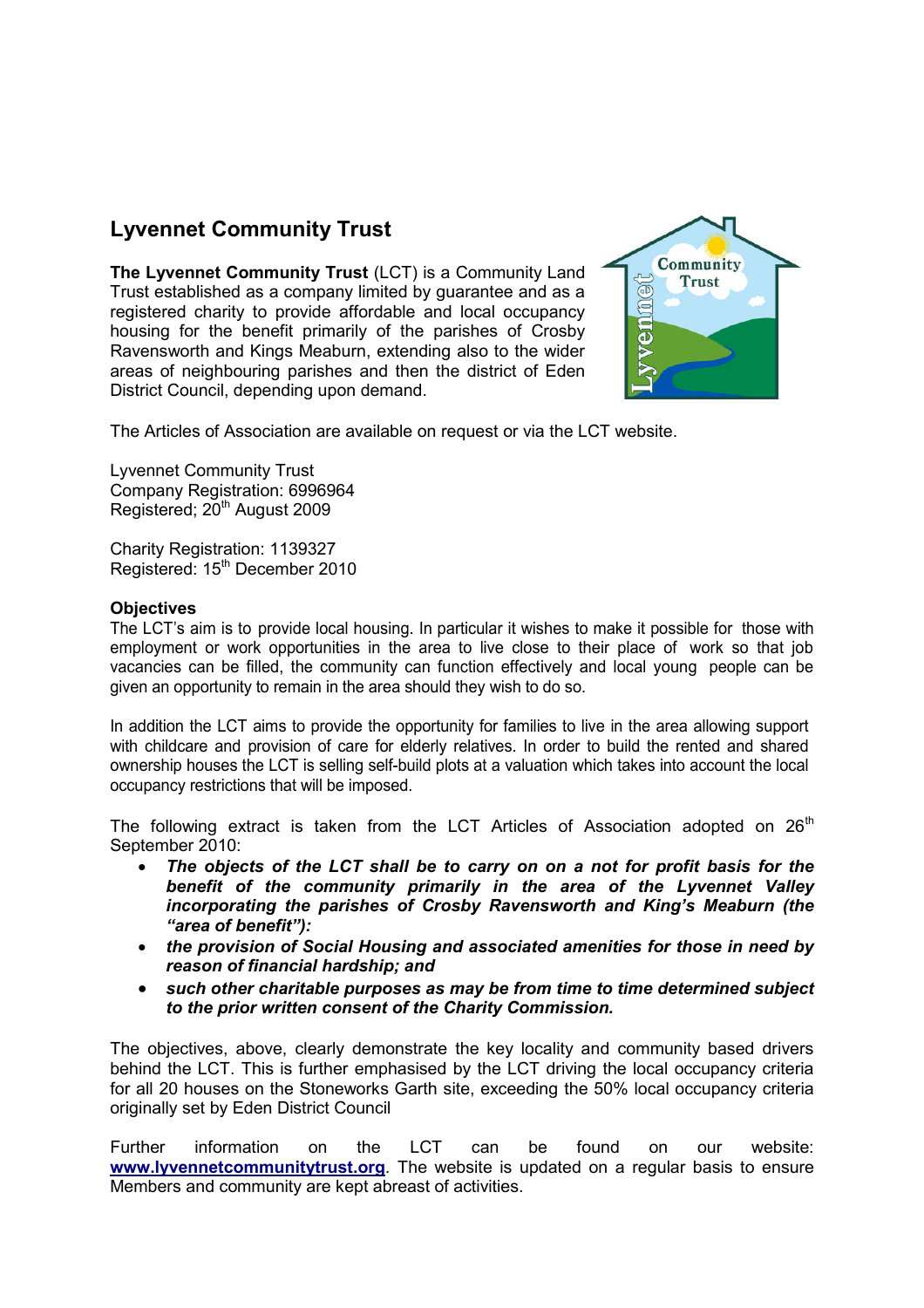# **Lyvennet Community Developments**

The LCT is a charity so is unable to trade, therefore, to enable sale of the self-build plots, the Lyvennet Community Developments (LCD) company was established as the trading arm of the charity. The title for the 8 self-build plots was transferred to this company and it is the LCD that self-build purchasers will be dealing with.

On completion of sales the LCD will donate the proceeds to the LCT charity.

Lyvennet Community Developments Company Registration: 7504258 Company limited by shares (one shareholder, the LCT) Registered; 25<sup>th</sup> Jan 2011

# **Scheme background**

The LCT has attempted to design, in conjunction with Eden Planners a scheme which reflects the current housing density in the village and one which as far as practical stays true to its rural surroundings. This has obviously been balanced against financial constraints.

The houses have been placed around a village green with parking and access placed to the rear. Footpaths and lighting will be low-key, with no street lighting and the site has also been restricted to a total of 21 homes, meaning the development will be less dense than similar schemes to help keep a traditional village feel (Planners would have accepted over 30 houses on the site). The road has been designed as a shared space, with no roadside footways, meaning vehicles and pedestrians will jointly utilise again reflecting the norm in the village.

The site has been designed for 21 dwellings;

- 2 fully serviced plots to be retained by the current site owners, Marshalls Plc
- 7 fully serviced self build plots
- 12 rented and shared ownership LCT homes

The LCT's builders, Atkinson Homes have completed works on site with build of the Trusts 12 homes.



*LCT community housing*

**Awards** The scheme has scheme has NATIONAL HOME IMPROVEMENT COUNCIL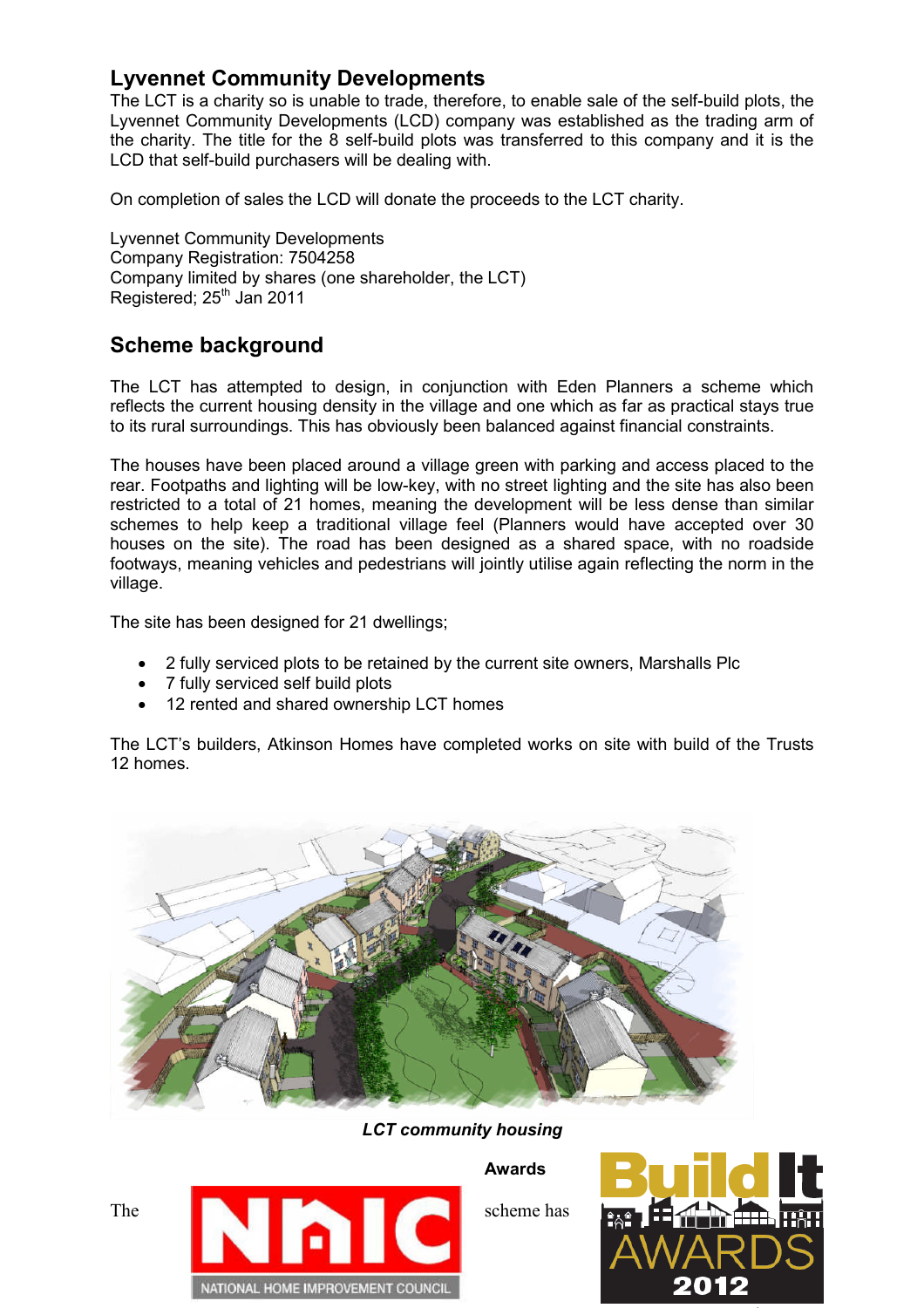received national accolade in both the 2012 'Build It' magazine and National Home Improvement Council Awards. In the latter case the scheme not only won the award for best scheme on a brownfield site but also the overall 2012 award.

## **Title Conditions**

The land title incorporates a number of conditions most being transferred from the original site purchase from Marshalls Plc as follows:

- 1) Not to use the property or any parts of it for any use other than private residential dwellings and not to develop other than by way of self-build.
- 2) Not to use the property or any part other than for the purposes of Local Occupancy. The LCT Local Occupancy Allocation Policy, detailed below, covers this issue.
- 3) Not to park and vehicle, caravan or trailer except behind the line of the front wall of the nearest building. This condition along with Planners has driven the rear access and garaging arrangements to properties.
- 4) Not to park on any parts of the property any vehicle exceeding 2.8t gross vehicle weight. This is a further restriction to remove commercial use of the properties.
- 5) Not to erect any building or structure on the property or extend or alter without Planning and Building regulations consent.
- 6) Not to park any vehicle or vehicles of whatever nature on any part or parts of the road location.
- 7) No to do anything at the Property that shall be or might be or might become a nuisance annoyance to Marshalls or their successors
- 8) Not to place on any part of the Property any ground mounted satellite dish or aerial (save for an aerial of a reasonable size for tv reception).
- 9) Not to keep on any parts of the Property any Boat
- 10) Not to hang washing at the Property except behind the line of the front wall of the nearest dwelling

In addition the LCT will require:

- 1) No floodlighting to front or sides of properties
- 2) Floodlighting if fitted to the rear of buildings to be a maximum of 250w and positioned to avoid creating a nuisance to adjoining property owners.

### **Local Occupancy Allocation Policy for Self-build Plots**

The LCT has developed a Local Occupancy Allocation Policy for the plots, which are driven by the Trusts focus on the locality and community. The Policy has been developed to maintain the housing for local occupancy, ensure they are occupied as a principal residence, and do not end up on the rental market or becoming  $2<sup>nd</sup>$  homes.

The detailed criteria are attached and contain a number of key restrictions including:

- Prospective purchasers must satisfy the local connection criteria through meeting the requirements of the Employment, Residence or Dependence tests.
- Purchasers must complete construction within 3 years
- The property must be used as the owner's main dwelling
- The purchaser must not rent out the property
- The purchaser must not (except in the case of a sale by a mortgagee in possession) sell the property except to someone approved by LCT as satisfying the criteria set out above who has also entered into direct covenants with LCT to comply with these restrictions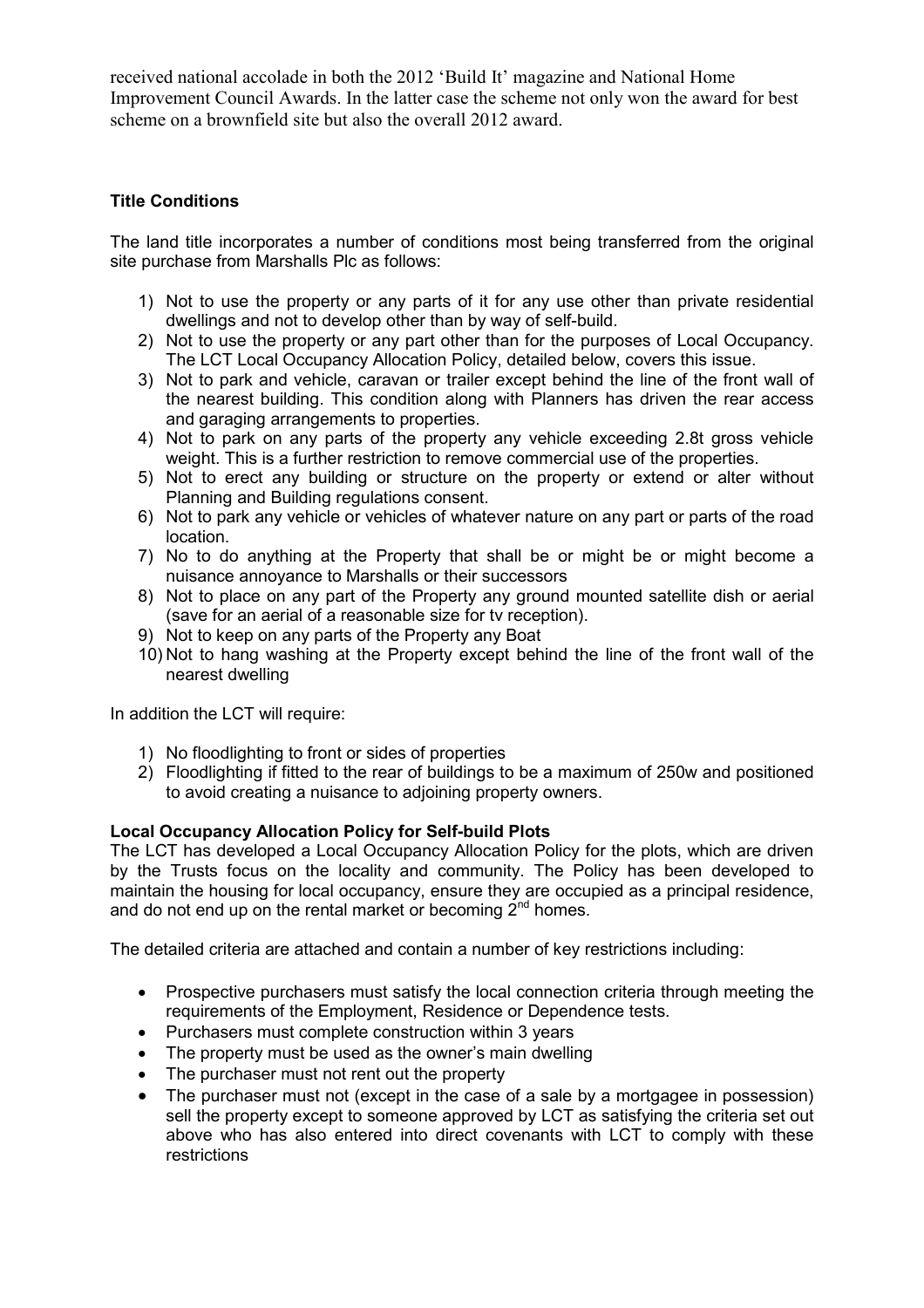### **Planning status**

The planning for the site has been somewhat convoluted but to ensure full visibility the various stages are detailed below:

Marshalls Plc the previous owners of the site, lodged the original outline planning application (Ref. No. 08/0767) with Eden District Council on 26 September 2008. Outline planning consent was granted on 16 July 2010.

The LCT lodged an application to fix the number of plots on site and location of the service road on 18 November 2010 (Ref. No. 10/1011) with approval granted on 17 December 2010.

The LCT then lodged a full planning application for 12 affordable homes and site service road in December 2010 (ref. No. 10/1064) and approval was granted by Eden DC on 20 January 2011.

A further application was lodged on 7 June 2011 (Ref. No. 11/0476) to cover the surface water outfall to Dale Banks Beck adjacent to Weston House.

Finally and most importantly for the self-build plots a full planning application was lodged in March 2011 (Ref. No. 11/0224) for the 8 houses with approval granted by Eden DC on 22 June 2011.

Copies of all drawings relating to the site are available via the LCT website or for viewing at the Companies registered office.

## **Current planning**

### **Planning conditions**

The Notice of Decision, Ref. No. 11/0224 dated 22 June 2011 (attached as an Appendix) applying to the self-build plots contains 3 conditions which self-builders will need to consider and individually comply with:

- 1) Any change to housing layout/design will need to be agreed with the Planning Authority.
- 2) All external materials, surface textures and colours will need to be agreed with the Planning Authority.
- 3) Boundary treatment and the introduction of stonewalling will need to be agreed with the Planning Authority.

The 4<sup>th</sup> condition; the planting of 'heavy standard trees to common community amenity areas' will be discharged by the LCT.

The individual house designs and plot layouts utilised for the self-build plots can be amended through a further application to the Planning Authority, Eden DC. Unfortunately as the LCT lodged a single application for all 8 plots individual purchasers will need to allow for a planning fee of circa £335.

Purchasers may wish to consider employing the LCT's architect given his knowledge of the site, planning constraints, and the Planning Authority's overall vision for the scheme. The LCT do not intend making this a condition and are simply suggesting that this route may ultimately ensure a smoother transition through the planning process and reduce overall costs.

### **Plot Details**

Individual plot details are attached as Appendices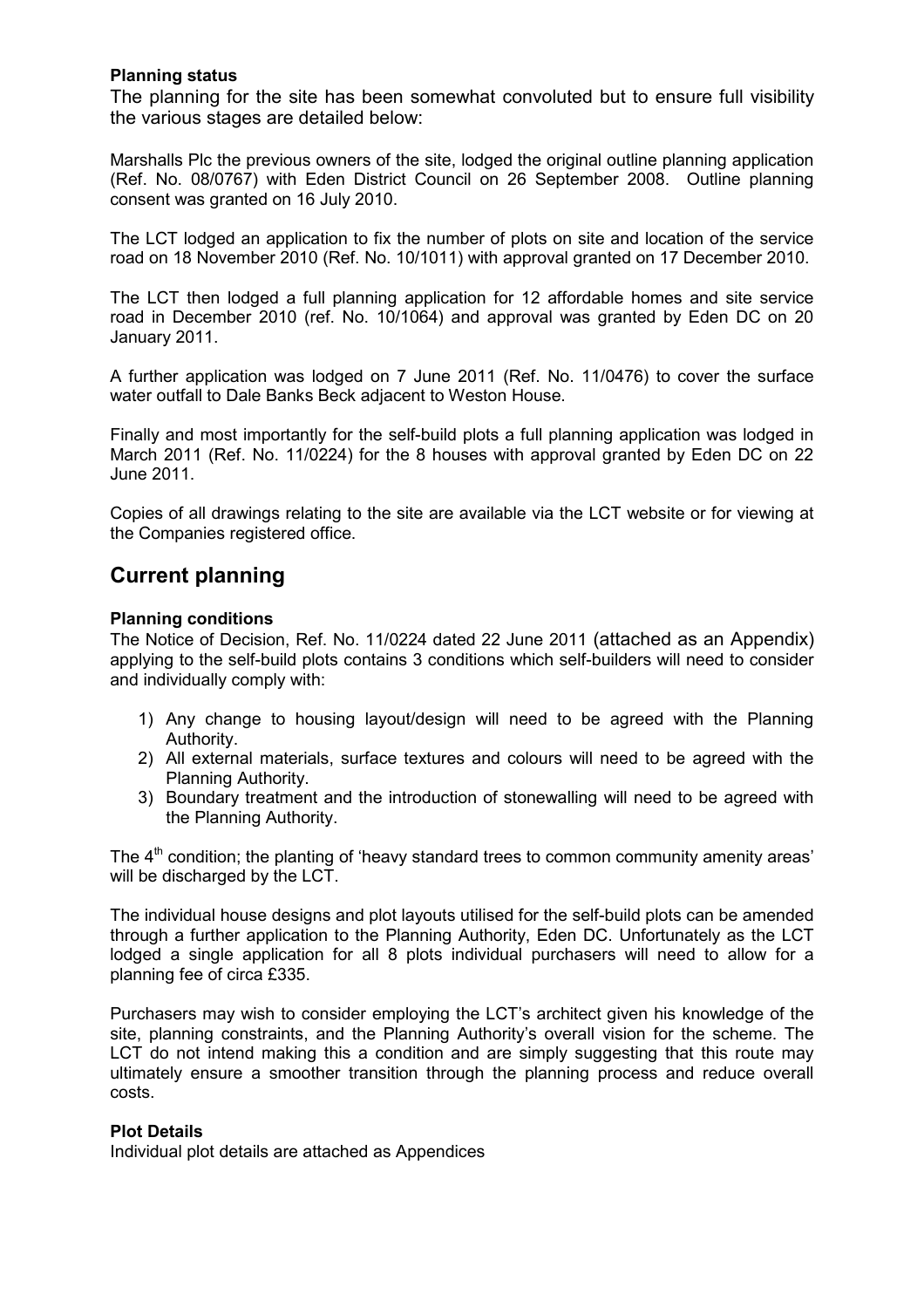

*Plot 15 (with details of service strip and shared right of way)*

For the purposes of the sale and future correspondence please use the plot numbers on our architect's drawings.

The self-build plots are 13, 14 , 15, 16, 17, 18 and 19.

A further 2 plots have been retained by Marshals Plc and will be sold at a later date as fully open market with no occupancy restrictions.

The Stoneworks site postal address will be:

Stoneworks Garth Crosby Ravensworth Penrith CA10 3JE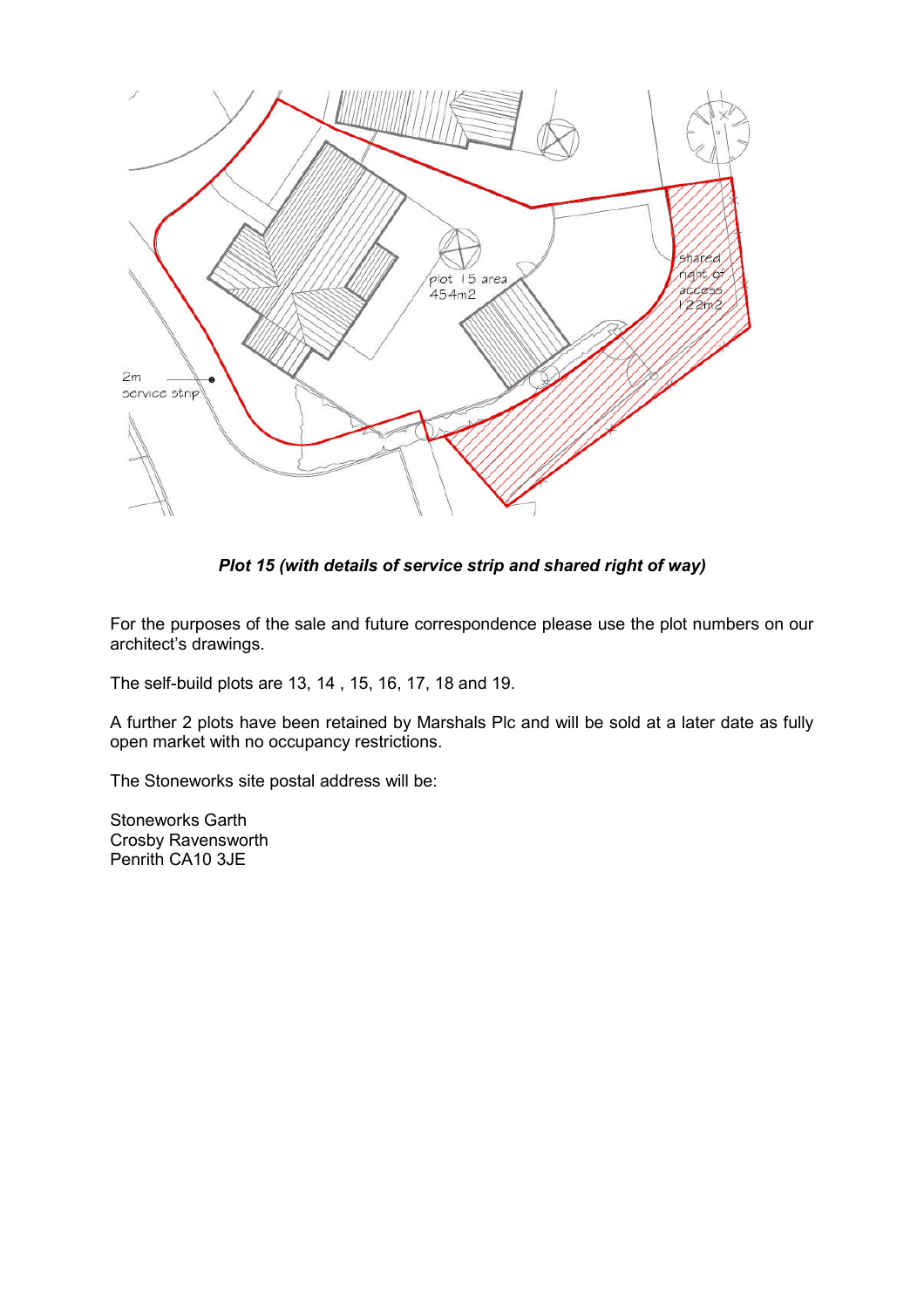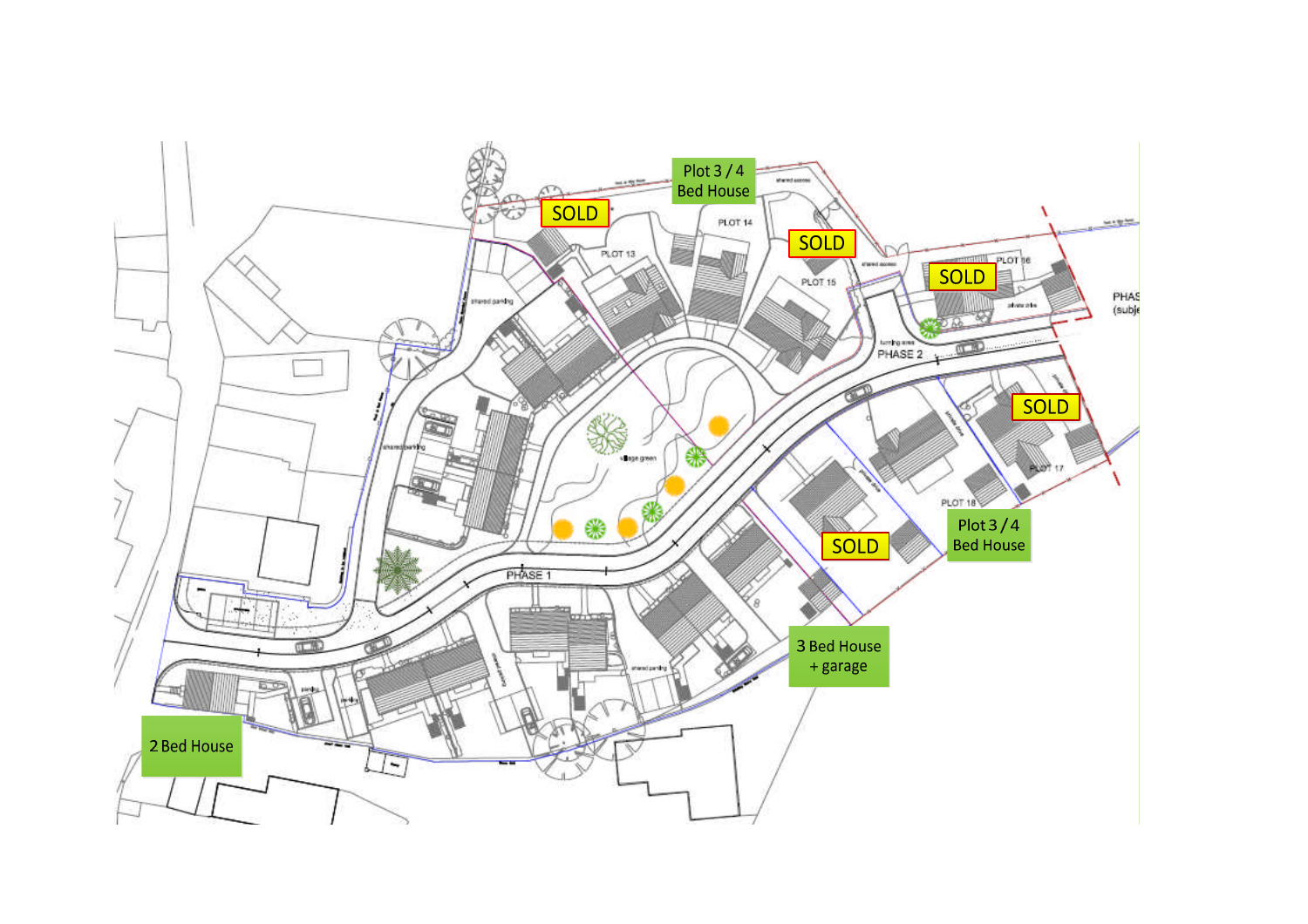#### **Road and drainage adoption**

The main access road through the length of the site to Phase 3 along with the hammerhead between plots 15 and 16 will be constructed to ensure adoption by Cumbria County Council (CCC). The LCT has entered into a Section 37 agreement with the Authority and the road construction works are being regularly inspected by CCC engineers as part of this process.

The main sewer will be adopted by United Utilities We have also been given assurances that the new village sewerage scheme will be operational by  $31<sup>st</sup>$  March 2011 and if this is not the case United Utilities will tanker foul water from the site free of charge

#### **Service strips**

There is a 2m service strip along the eastern side and a 0.5m strip along the western side of the main access road. These strips of ground do not form part of the land transferred with individual plots as access must be maintained to allow any of the statutory undertakers to service or repair their underground apparatus. The construction of permanent features or planting of trees, bushes or shrubs on these strips is therefore not allowed.

#### **Services**

The plots benefit from water, electric and telephone services, which will all, be on site initially to the boundary of Phase 1 but will be extended to individual self-build plot boundaries during construction. In addition the LCT are adding further ducts to carry any future optical fibre network.

Foul water drainage connections will be extended to the boundary of each plot. Surface water drainage will be via private soakaways.

#### **Valuations**

3 local estate agents have valued the plots and their valuations have been used as the indicative sale value detailed below:

| Plot No. | Area (sq.m)              | <b>Valuation</b> |
|----------|--------------------------|------------------|
| 13       | 512                      | <b>SOLD</b>      |
| 14       | 322 (+85 shared access)  | £76,000          |
| 15       | 454 (+122 shared access) | <b>SOLD</b>      |
| 16       | 353                      | <b>SOLD</b>      |
| 17       | 379                      | <b>SOLD</b>      |
| 18       | 416                      | £85,500          |
| 19       | 441                      | SOLD             |

The valuations take into account the Local Occupancy restrictions being imposed by the LCT and realisation of the sale figures is fundamental to the overall scheme success.

#### **Shared access arrangements**

Plot 13 has a right of way across a shared access at the rear of plots 14 (85 sq.m) and 15 (122 sq.m).

In addition Plot 14 has a right of way across a shared access to the rear of plot 15.

#### **Flood assessment**

The LCT have undertaken comprehensive flood risk assessment work in conjunction with the Environment Agency.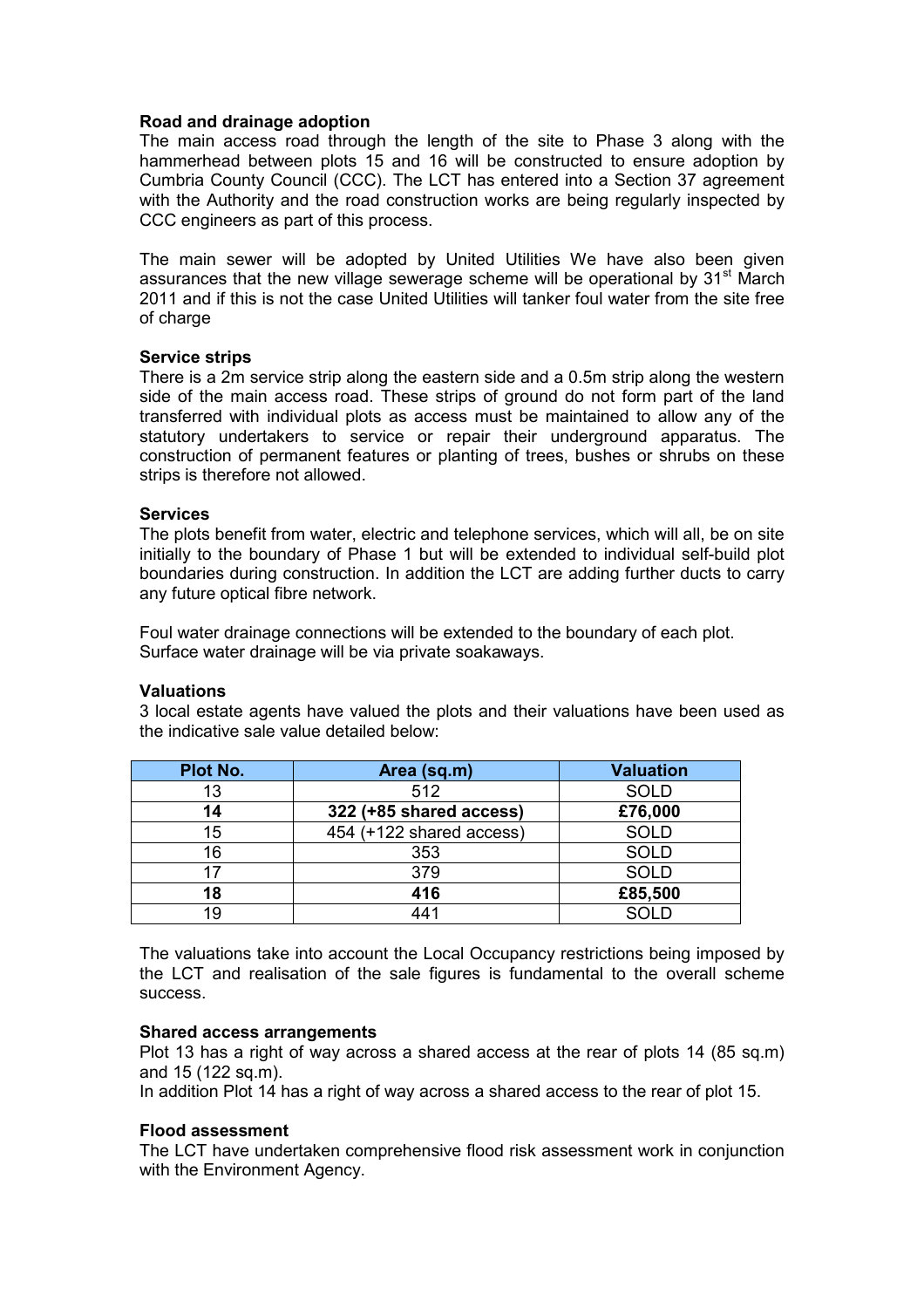The flood risk to the site is from the south as a result the Lyvennet Beck breaking its banks and flowing over the two fields to the SE and SW of the site. The floor levels for individual plots (indicated on drawings Above Ordnance Datum (AOD) – sea level) and general finished levels have been designed and approved by the EA as acceptable for a 1 in 700 year flood event.

#### **Ground conditions**

A full ground contamination survey including the installation of boreholes on the site was carried out by Marshalls in early 2009. Two "hot spots" were identified on site within the LCT housing development area and remediation works have been undertaken in these areas to meet Environment Agency and Eden District Council environmental requirements. Remediation work was monitored and signed off by our environmental consultants Amec (previously Entec).

#### **Warranty**

There are 3 areas on the site, which have been used as small settlement lagoons for the slurry from the stone saws. Two of these lagoons are located on the LCT housing area:

- 1) Alongside the western boundary adjacent to H Brass Agricultural Yard
- 2) Under the central village green

The 3<sup>rd</sup> lagoon is located in plot 16 the LCT will be excavating this lagoon in its entirety and the area will be backfilled and vibro-compacted to meet building regulation requirements for standard foundations. This excavation and backfill operation covers the complete footprint of the current house layout thereby ensuring no differential settlement. The works when completed will be covered by a warranty / guarantee.

## **Purchase arrangements**

To secure a plot purchasers will be required to lodge a non-refundable deposit (£2,500). This will then secure the plot whilst any individual amendments are progressed through planning. The Trust envisages the design changes and planning process should take no more than 3 to 4 months.

On planning approval purchasers will be expected to progress to contract exchange and completion of the purchase. Completion of the purchase will be required within 28 days after exchange of contracts.

Searches commissioned by LCT/LCD in August 2011 will be made available to successful applicants and their solicitors together with title documents and Property Information Forms. A "Sellers Information Pack" including these documents can be inspected by prospective purchasers by arrangement with the LCT.